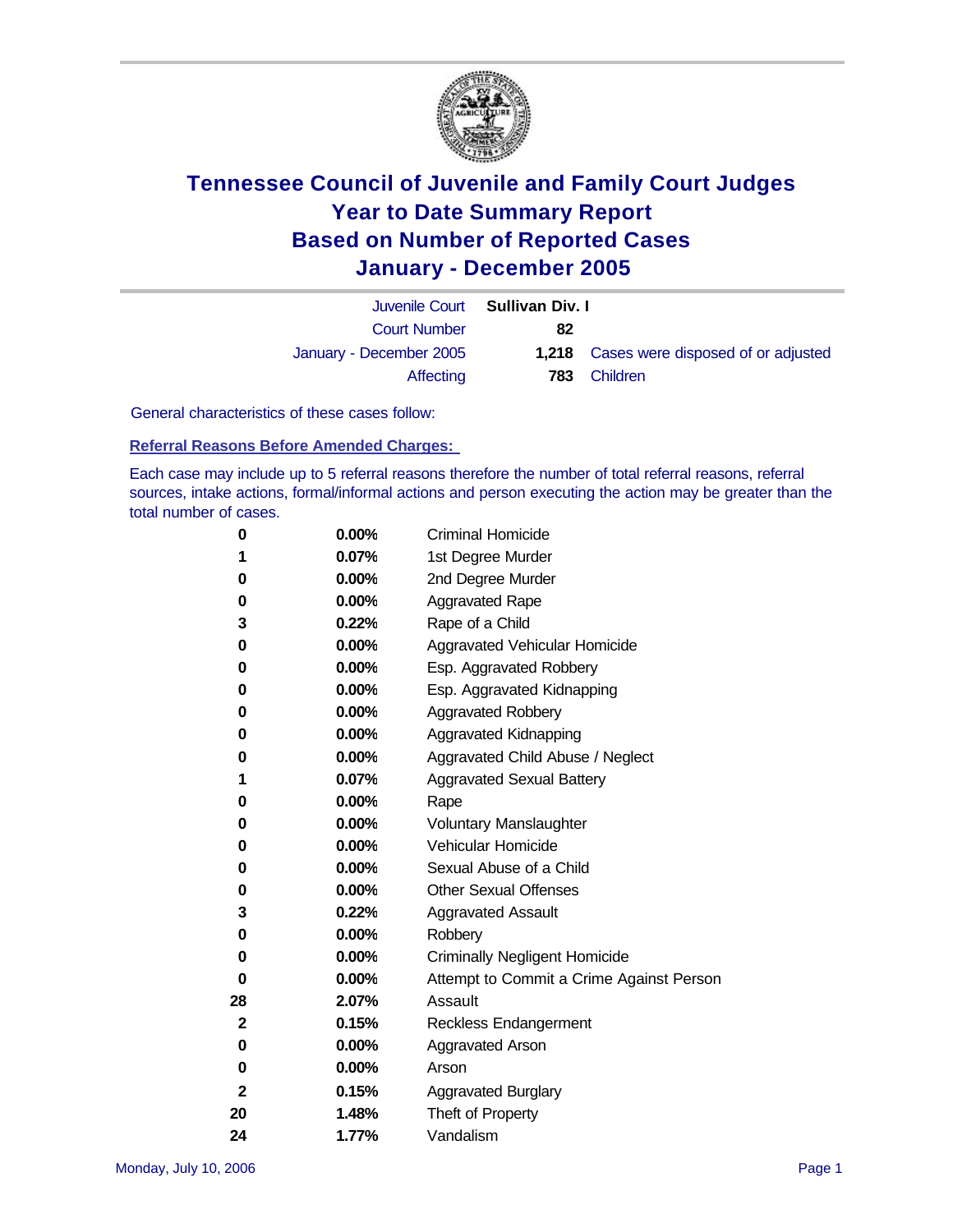

|     |                         | <b>Juvenile Court</b>      | <b>Sullivan Div. I</b>              |                                                             |  |  |  |  |
|-----|-------------------------|----------------------------|-------------------------------------|-------------------------------------------------------------|--|--|--|--|
|     |                         | <b>Court Number</b>        | 82                                  |                                                             |  |  |  |  |
|     | January - December 2005 |                            | 1,218                               | Cases were disposed of or adjusted                          |  |  |  |  |
|     |                         | <b>Affecting</b>           | 783                                 | Children                                                    |  |  |  |  |
| 2   | 0.15%                   | Forgery                    |                                     |                                                             |  |  |  |  |
| 0   | $0.00\%$                | <b>Worthless Checks</b>    |                                     |                                                             |  |  |  |  |
| 0   | $0.00\%$                |                            |                                     | Illegal Possession / Fraudulent Use of Credit / Debit Cards |  |  |  |  |
| 7   | 0.52%                   | <b>Burglary</b>            |                                     |                                                             |  |  |  |  |
| 1   | 0.07%                   |                            | Unauthorized Use of a Vehicle       |                                                             |  |  |  |  |
| 0   | $0.00\%$                | <b>Cruelty to Animals</b>  |                                     |                                                             |  |  |  |  |
| 0   | $0.00\%$                |                            | Sale of Controlled Substances       |                                                             |  |  |  |  |
| 12  | 0.89%                   | <b>Other Drug Offenses</b> |                                     |                                                             |  |  |  |  |
| 15  | 1.11%                   |                            |                                     | Possession of Controlled Substances                         |  |  |  |  |
| 0   | $0.00\%$                | <b>Criminal Attempt</b>    |                                     |                                                             |  |  |  |  |
| 0   | $0.00\%$                |                            |                                     | Carrying Weapons on School Property                         |  |  |  |  |
| 0   | $0.00\%$                |                            |                                     | Unlawful Carrying / Possession of a Weapon                  |  |  |  |  |
| 0   | $0.00\%$                | <b>Evading Arrest</b>      |                                     |                                                             |  |  |  |  |
| 0   | 0.00%                   | Escape                     |                                     |                                                             |  |  |  |  |
| 4   | 0.30%                   |                            | Driving Under Influence (DUI)       |                                                             |  |  |  |  |
| 0   | $0.00\%$                |                            |                                     | Possession / Consumption of Alcohol                         |  |  |  |  |
| 1   | 0.07%                   |                            |                                     | Resisting Stop, Frisk, Halt, Arrest or Search               |  |  |  |  |
| 0   | $0.00\%$                |                            | <b>Aggravated Criminal Trespass</b> |                                                             |  |  |  |  |
| 1   | 0.07%                   | Harassment                 |                                     |                                                             |  |  |  |  |
| 0   | $0.00\%$                | Failure to Appear          |                                     |                                                             |  |  |  |  |
| 3   | 0.22%                   |                            | Filing a False Police Report        |                                                             |  |  |  |  |
| 0   | $0.00\%$                |                            | Criminal Impersonation              |                                                             |  |  |  |  |
| 1   | 0.07%                   | <b>Disorderly Conduct</b>  |                                     |                                                             |  |  |  |  |
| 0   | 0.00%                   | <b>Criminal Trespass</b>   |                                     |                                                             |  |  |  |  |
| 8   | 0.59%                   | <b>Public Intoxication</b> |                                     |                                                             |  |  |  |  |
| 0   | $0.00\%$                | Gambling                   |                                     |                                                             |  |  |  |  |
| 302 | 22.30%                  | Traffic                    |                                     |                                                             |  |  |  |  |
| 4   | 0.30%                   | <b>Local Ordinances</b>    |                                     |                                                             |  |  |  |  |
| 3   | 0.22%                   |                            | Violation of Wildlife Regulations   |                                                             |  |  |  |  |
| 1   | 0.07%                   | Contempt of Court          |                                     |                                                             |  |  |  |  |
| 2   | 0.15%                   |                            | <b>Violation of Probation</b>       |                                                             |  |  |  |  |
| 0   | 0.00%                   |                            | Violation of Aftercare              |                                                             |  |  |  |  |
| 51  | 3.77%                   | <b>Unruly Behavior</b>     |                                     |                                                             |  |  |  |  |
| 65  | 4.80%                   | Truancy                    |                                     |                                                             |  |  |  |  |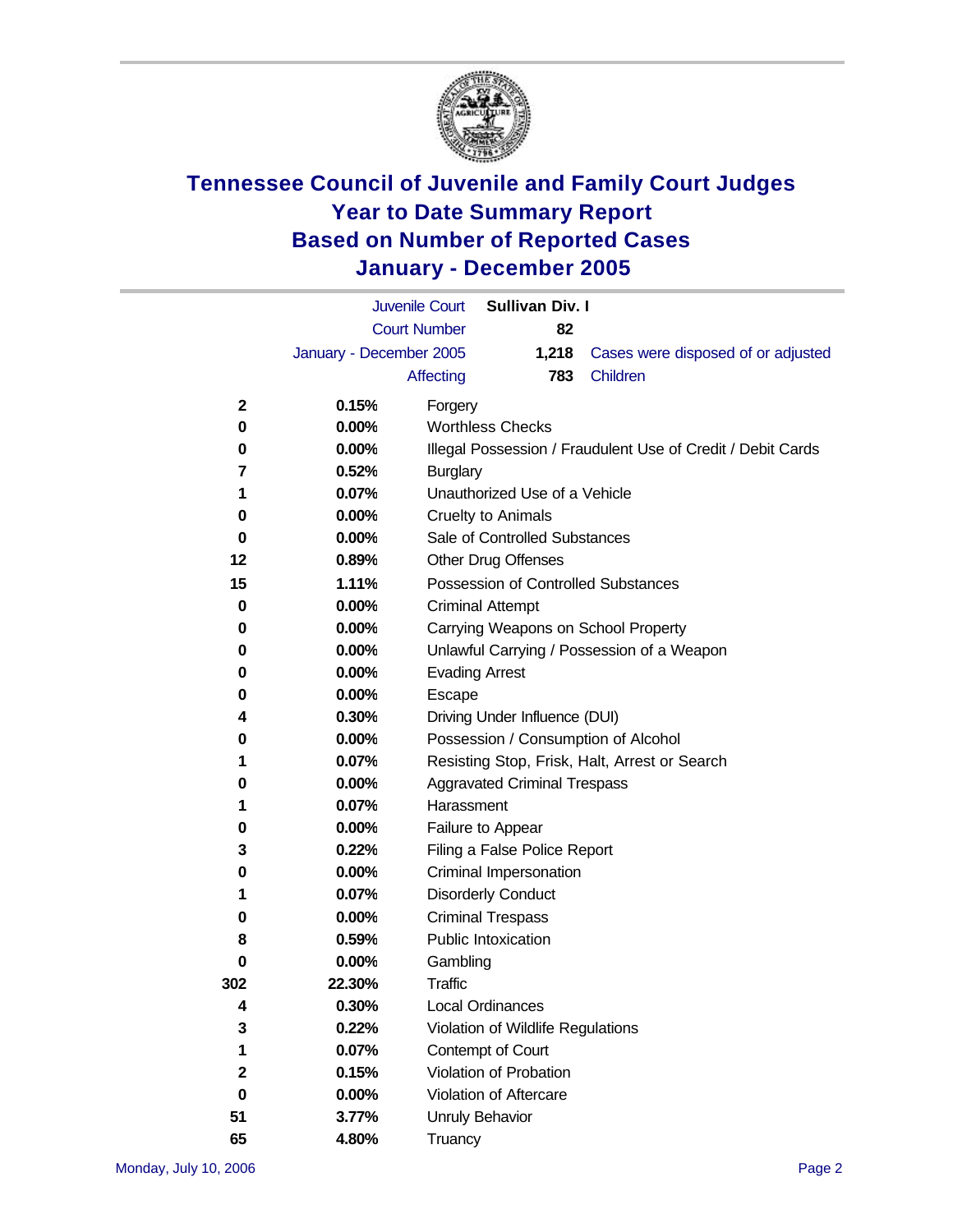

|              |                         | <b>Juvenile Court</b><br><b>Sullivan Div. I</b> |
|--------------|-------------------------|-------------------------------------------------|
|              |                         | <b>Court Number</b><br>82                       |
|              | January - December 2005 | 1,218<br>Cases were disposed of or adjusted     |
|              |                         | 783<br>Children<br>Affecting                    |
| $\mathbf{2}$ | 0.15%                   | In-State Runaway                                |
| 0            | $0.00\%$                | Out-of-State Runaway                            |
| 94           | $6.94\%$                | Possession of Tobacco Products                  |
| 1            | 0.07%                   | Violation of a Valid Court Order                |
| 3            | 0.22%                   | <b>Violation of Curfew</b>                      |
| 1            | 0.07%                   | Sexually Abused Child                           |
| 0            | $0.00\%$                | <b>Physically Abused Child</b>                  |
| 107          | 7.90%                   | Dependency / Neglect                            |
| 4            | 0.30%                   | <b>Termination of Parental Rights</b>           |
| 1            | 0.07%                   | <b>Violation of Pretrial Diversion</b>          |
| 0            | $0.00\%$                | Violation of Informal Adjustment                |
| 407          | 30.06%                  | <b>Judicial Review</b>                          |
| 1            | 0.07%                   | Administrative Review                           |
| 0            | $0.00\%$                | <b>Foster Care Review</b>                       |
| 65           | 4.80%                   | Custody                                         |
| 14           | 1.03%                   | Visitation                                      |
| 21           | 1.55%                   | Paternity / Legitimation                        |
| 16           | 1.18%                   | <b>Child Support</b>                            |
| 0            | $0.00\%$                | <b>Request for Medical Treatment</b>            |
| 0            | $0.00\%$                | Consent to Marry                                |
| 50           | 3.69%                   | Other                                           |
| 1,354        | 100.00%                 | <b>Total Referrals</b>                          |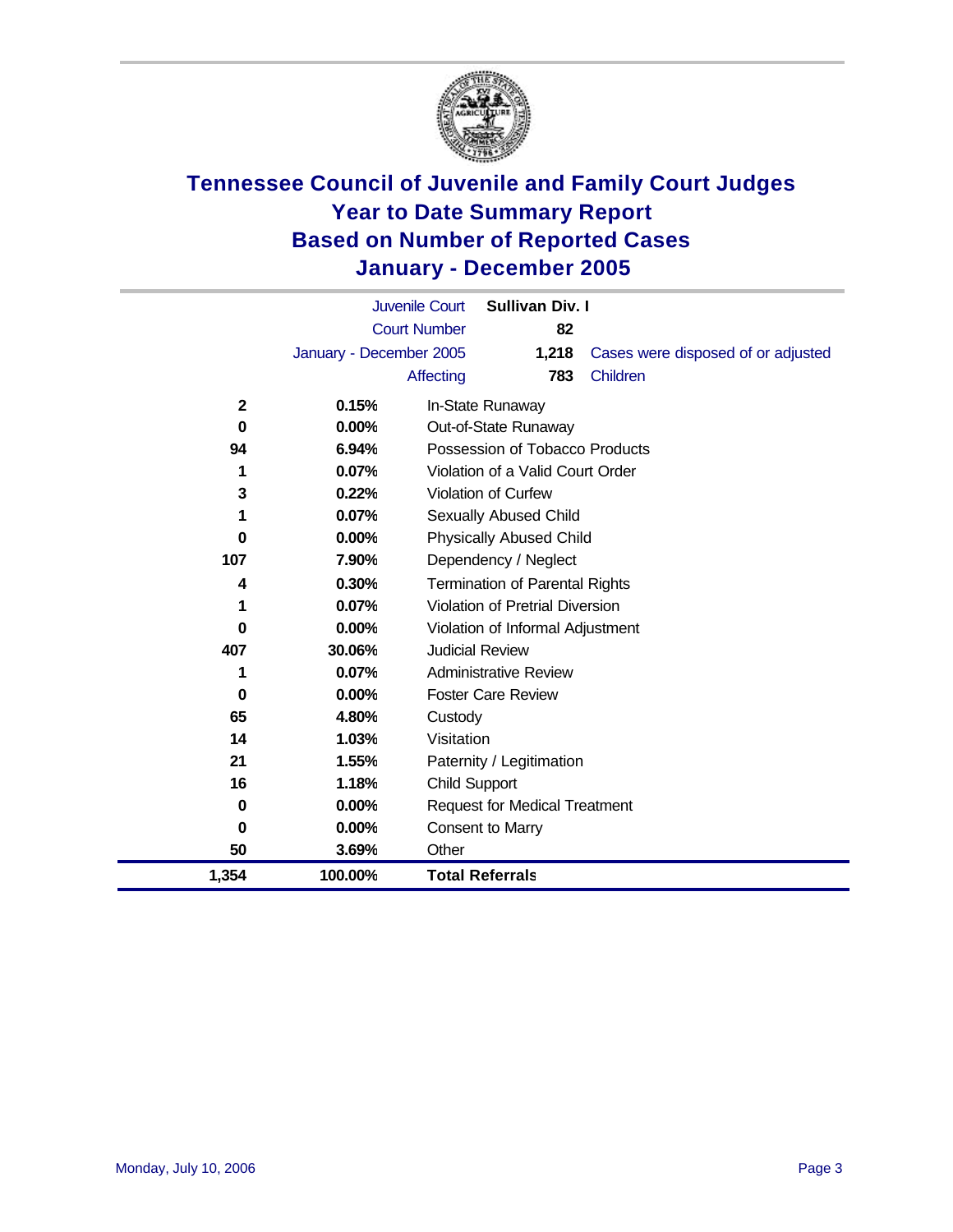

|                                    | <b>Juvenile Court</b>   |                    | <b>Sullivan Div. I</b>            |                                    |
|------------------------------------|-------------------------|--------------------|-----------------------------------|------------------------------------|
|                                    | <b>Court Number</b>     |                    | 82                                |                                    |
|                                    | January - December 2005 |                    | 1,218                             | Cases were disposed of or adjusted |
|                                    |                         | Affecting          | 783                               | Children                           |
| <b>Referral Sources: 1</b>         |                         |                    |                                   |                                    |
| 482                                | 35.60%                  |                    | Law Enforcement                   |                                    |
| 228                                | 16.84%                  | Parents            |                                   |                                    |
| 56                                 | 4.14%                   | <b>Relatives</b>   |                                   |                                    |
| $\bf{0}$                           | 0.00%                   | Self               |                                   |                                    |
| 139                                | 10.27%                  | School             |                                   |                                    |
| $\overline{3}$                     | 0.22%                   | <b>CSA</b>         |                                   |                                    |
| 237                                | 17.50%                  | <b>DCS</b>         |                                   |                                    |
| $\pmb{0}$                          | 0.00%                   |                    | Other State Department            |                                    |
| $\mathbf{2}$                       | 0.15%                   |                    | <b>District Attorney's Office</b> |                                    |
| 26                                 | 1.92%                   | <b>Court Staff</b> |                                   |                                    |
| $\mathbf 0$                        | 0.00%                   | Social Agency      |                                   |                                    |
| 11                                 | 0.81%                   | <b>Other Court</b> |                                   |                                    |
| 0                                  | 0.00%                   | Victim             |                                   |                                    |
| 0                                  | $0.00\%$                | Child & Parent     |                                   |                                    |
| 0                                  | 0.00%                   | Hospital           |                                   |                                    |
| $\mathbf 0$                        | 0.00%                   | Unknown            |                                   |                                    |
| 170                                | 12.56%                  | Other              |                                   |                                    |
| 1,354                              | 100.00%                 |                    | <b>Total Referral Sources</b>     |                                    |
| <b>Age of Child at Referral: 2</b> |                         |                    |                                   |                                    |
| 223                                | 28.48%                  |                    | Ages 10 and Under                 |                                    |
| 36                                 | 4.60%                   |                    | Ages 11 through 12                |                                    |
| 72                                 | 9.20%                   |                    | Ages 13 through 14                |                                    |
| 231                                | 29.50%                  |                    | Ages 15 through 16                |                                    |
| 212                                | 27.08%                  |                    | Ages 17 through 18                |                                    |
| $\boldsymbol{9}$                   | 1.15%                   |                    | Ages 19 and Over                  |                                    |
| $\bf{0}$                           | 0.00%                   |                    | Unknown / Not Reported            |                                    |
| 783                                | 100.00%                 |                    | <b>Total Child Count</b>          |                                    |
|                                    |                         |                    |                                   |                                    |

<sup>1</sup> If different than number of Referral Reasons (1354), verify accuracy of your court's data.

<sup>2</sup> One child could be counted in multiple categories, verify accuracy of your court's data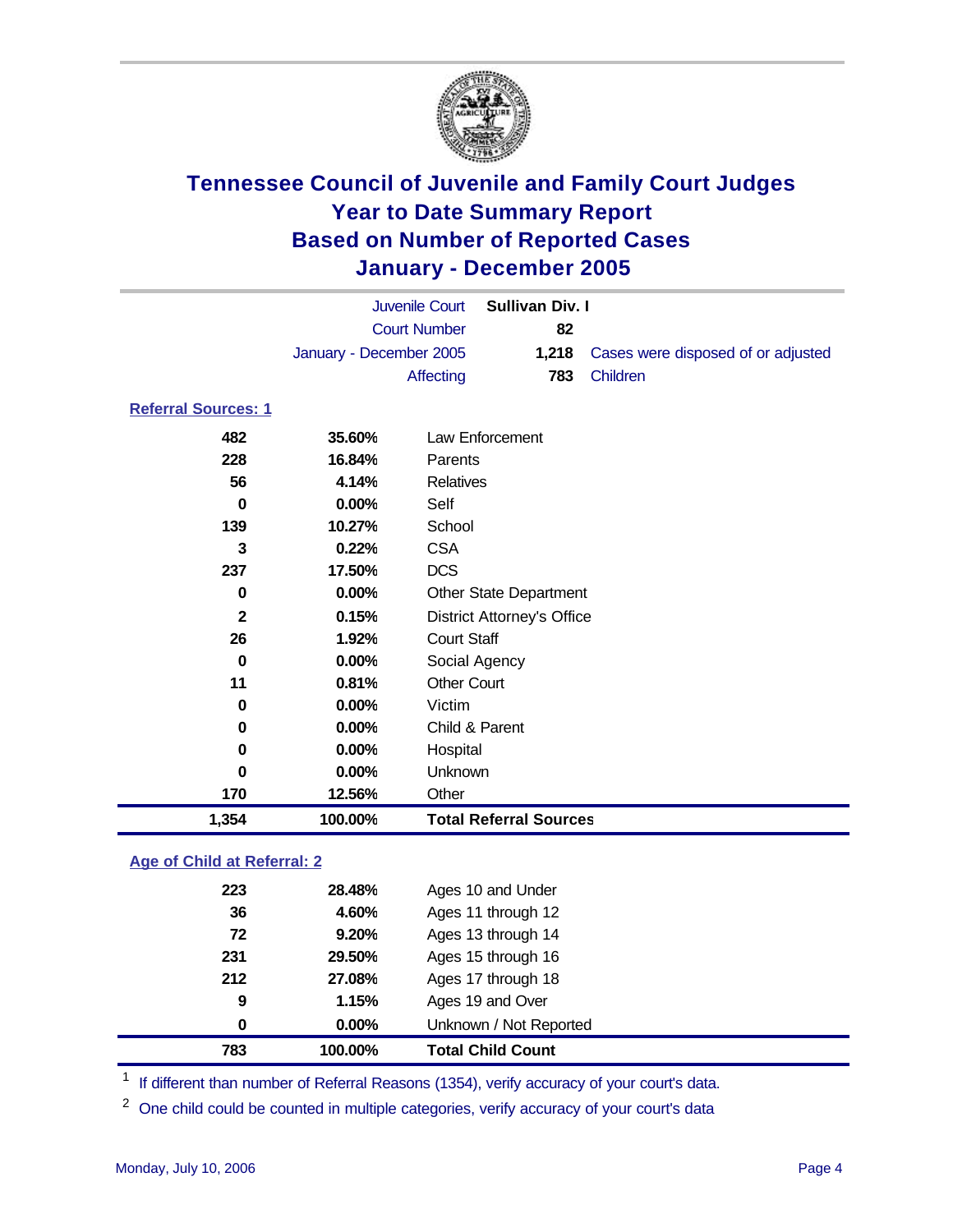

| <b>Juvenile Court</b>                   |                         | Sullivan Div. I   |                          |                                    |
|-----------------------------------------|-------------------------|-------------------|--------------------------|------------------------------------|
|                                         | <b>Court Number</b>     |                   | 82                       |                                    |
|                                         | January - December 2005 |                   | 1,218                    | Cases were disposed of or adjusted |
|                                         |                         | <b>Affecting</b>  | 783                      | Children                           |
| Sex of Child: 1                         |                         |                   |                          |                                    |
| 476                                     | 60.79%                  | Male              |                          |                                    |
| 307                                     | 39.21%                  | Female            |                          |                                    |
| $\bf{0}$                                | 0.00%                   | Unknown           |                          |                                    |
| 783                                     | 100.00%                 |                   | <b>Total Child Count</b> |                                    |
| Race of Child: 1                        |                         |                   |                          |                                    |
| 780                                     | 99.62%                  | White             |                          |                                    |
| $\bf{0}$                                | 0.00%                   |                   | African American         |                                    |
| 0                                       | 0.00%                   |                   | Native American          |                                    |
| 0                                       | 0.00%                   | Asian             |                          |                                    |
| 0                                       | 0.00%                   | <b>Mixed Race</b> |                          |                                    |
| 3                                       | 0.38%                   | Unknown           |                          |                                    |
| 783                                     | 100.00%                 |                   | <b>Total Child Count</b> |                                    |
| <b>Hispanic Origin: 1</b>               |                         |                   |                          |                                    |
| $\bf{0}$                                | 0.00%                   | Yes               |                          |                                    |
| 783                                     | 100.00%                 | <b>No</b>         |                          |                                    |
| $\bf{0}$                                | 0.00%                   | Unknown           |                          |                                    |
| 783                                     | 100.00%                 |                   | <b>Total Child Count</b> |                                    |
| <b>School Enrollment of Children: 1</b> |                         |                   |                          |                                    |
| 426                                     | 54.41%                  | Yes               |                          |                                    |
| $\overline{2}$                          | 0.26%                   | <b>No</b>         |                          |                                    |
| 355                                     | 45.34%                  | Unknown           |                          |                                    |
| 783                                     | 100.00%                 |                   | <b>Total Child Count</b> |                                    |

<sup>1</sup> One child could be counted in multiple categories, verify accuracy of your court's data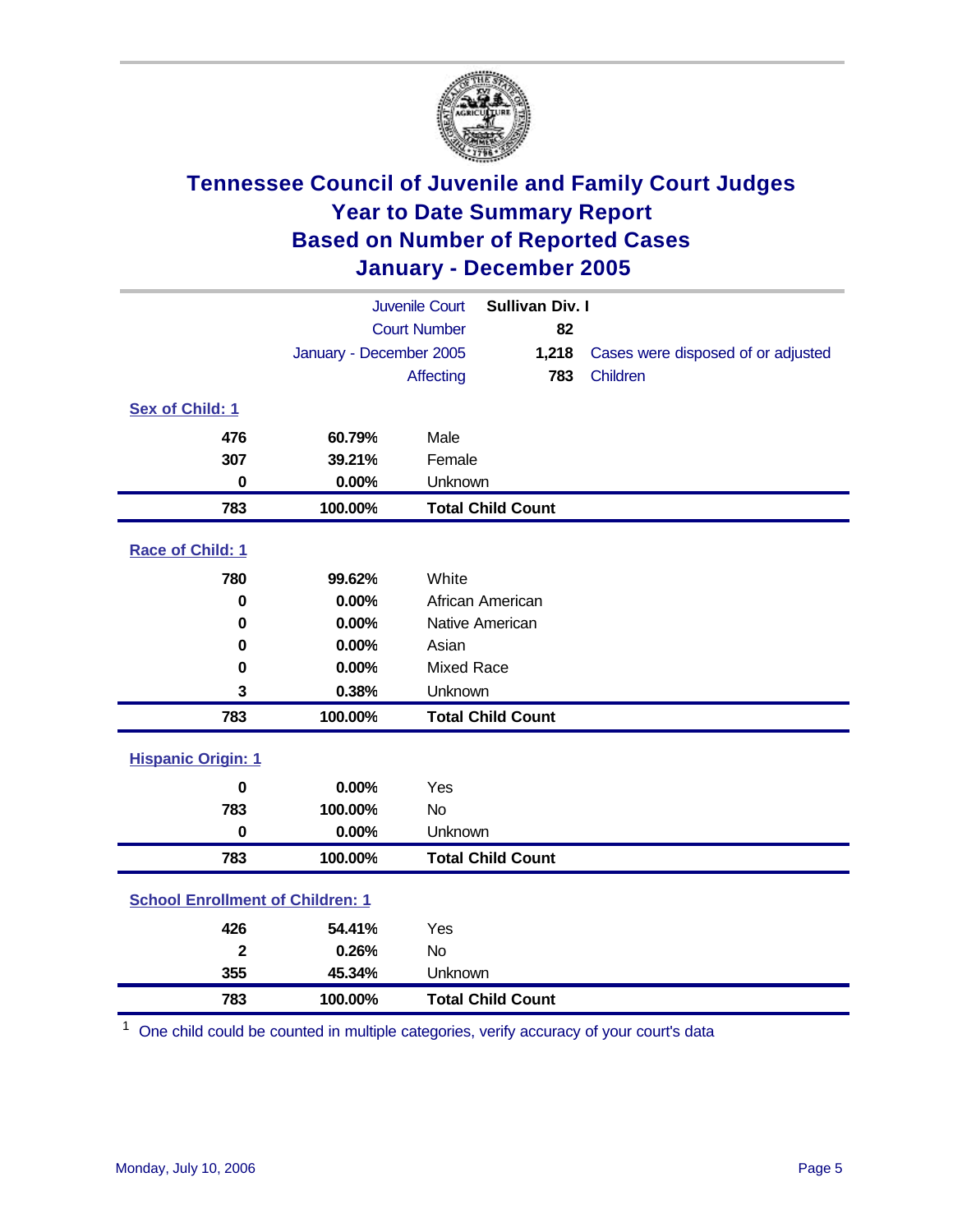

| Juvenile Court          | Sullivan Div. I |                                                 |
|-------------------------|-----------------|-------------------------------------------------|
| <b>Court Number</b>     | 82              |                                                 |
| January - December 2005 |                 | <b>1,218</b> Cases were disposed of or adjusted |
| Affecting               |                 | <b>783</b> Children                             |

### **Living Arrangement of Child at Time of Referral: 1**

| 783 | 100.00%  | <b>Total Child Count</b>       |
|-----|----------|--------------------------------|
| 42  | 5.36%    | Other                          |
| 0   | 0.00%    | Unknown                        |
| 0   | 0.00%    | Independent                    |
| 0   | $0.00\%$ | <b>Institution</b>             |
| 3   | 0.38%    | <b>Residential Center</b>      |
| 1   | 0.13%    | Group Home                     |
| 4   | 0.51%    | <b>Foster Family</b>           |
| 1   | 0.13%    | <b>Adoptive Parents</b>        |
| 73  | 9.32%    | Relatives                      |
| 54  | 6.90%    | Father                         |
| 290 | 37.04%   | Mother                         |
| 5   | 0.64%    | Mother and Stepfather          |
| 4   | 0.51%    | Father and Stepmother          |
| 306 | 39.08%   | <b>Both Biological Parents</b> |
|     |          |                                |

#### **Type of Detention: 2**

| 1,218 | 100.00%  | <b>Total Detention Count</b> |
|-------|----------|------------------------------|
| 383   | 31.44%   | Other                        |
| 794   | 65.19%   | Does Not Apply               |
| 0     | $0.00\%$ | <b>Unknown</b>               |
| 0     | $0.00\%$ | <b>Psychiatric Hospital</b>  |
| 0     | 0.00%    | Jail - No Separation         |
| 0     | 0.00%    | Jail - Partial Separation    |
| 0     | $0.00\%$ | Jail - Complete Separation   |
| 4     | 0.33%    | Juvenile Detention Facility  |
| 37    | 3.04%    | Non-Secure Placement         |
|       |          |                              |

<sup>1</sup> One child could be counted in multiple categories, verify accuracy of your court's data

If different than number of Cases (1218) verify accuracy of your court's data.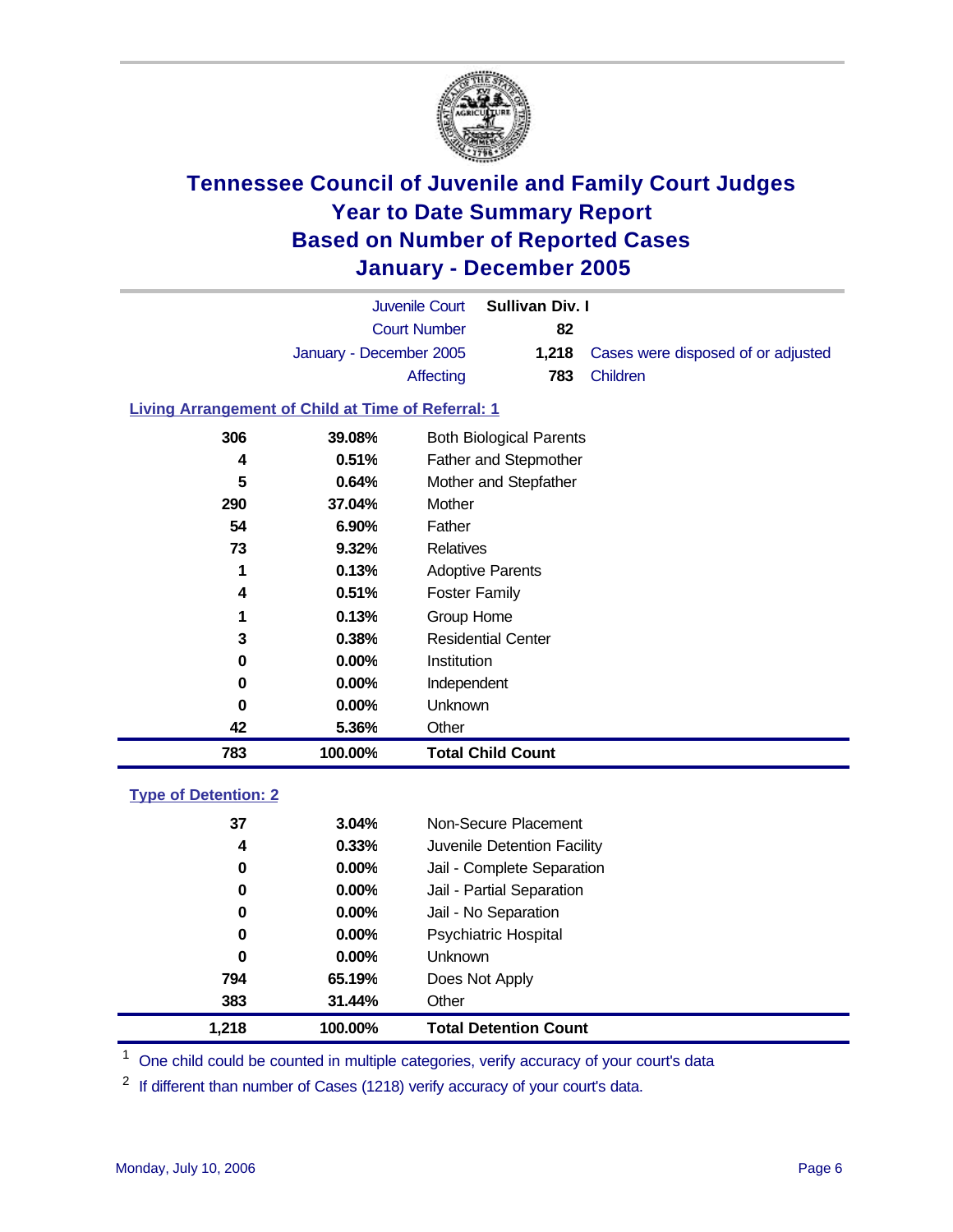

|                                                    |                         | <b>Juvenile Court</b> | <b>Sullivan Div. I</b>               |                                    |  |
|----------------------------------------------------|-------------------------|-----------------------|--------------------------------------|------------------------------------|--|
|                                                    | <b>Court Number</b>     |                       | 82                                   |                                    |  |
|                                                    | January - December 2005 |                       | 1,218                                | Cases were disposed of or adjusted |  |
|                                                    |                         | Affecting             | 783                                  | Children                           |  |
| <b>Placement After Secure Detention Hearing: 1</b> |                         |                       |                                      |                                    |  |
|                                                    |                         |                       |                                      |                                    |  |
| 0                                                  | 0.00%                   |                       | Returned to Prior Living Arrangement |                                    |  |
| 1                                                  | 0.08%                   |                       | Juvenile Detention Facility          |                                    |  |
| 0                                                  | $0.00\%$                | Jail                  |                                      |                                    |  |
| 0                                                  | 0.00%                   |                       | Shelter / Group Home                 |                                    |  |
| 3                                                  | 0.25%                   |                       | <b>Foster Family Home</b>            |                                    |  |
| 1                                                  | 0.08%                   |                       | <b>Psychiatric Hospital</b>          |                                    |  |
| 0                                                  | 0.00%                   |                       | Unknown / Not Reported               |                                    |  |
| 796                                                | 65.35%                  |                       | Does Not Apply                       |                                    |  |
| 417                                                | 34.24%                  | Other                 |                                      |                                    |  |
|                                                    |                         |                       |                                      |                                    |  |
| 1,218                                              | 100.00%                 |                       | <b>Total Placement Count</b>         |                                    |  |
|                                                    |                         |                       |                                      |                                    |  |
| <b>Intake Actions: 2</b>                           |                         |                       |                                      |                                    |  |
| 381                                                | 28.14%                  | <b>Petition Filed</b> |                                      |                                    |  |
| 435                                                | 32.13%                  | <b>Motion Filed</b>   |                                      |                                    |  |
| 402                                                | 29.69%                  |                       | <b>Citation Processed</b>            |                                    |  |
| 0                                                  | 0.00%                   |                       | Notification of Paternity Processed  |                                    |  |
| 6                                                  | 0.44%                   |                       | Scheduling of Judicial Review        |                                    |  |
| 62                                                 | 4.58%                   |                       | Scheduling of Administrative Review  |                                    |  |
| 0                                                  | $0.00\%$                |                       | Scheduling of Foster Care Review     |                                    |  |
| 0                                                  | 0.00%                   | Unknown               |                                      |                                    |  |
| 0                                                  | 0.00%                   |                       | Does Not Apply                       |                                    |  |
| 68                                                 | 5.02%                   | Other                 |                                      |                                    |  |

<sup>1</sup> If different than number of Cases (1218) verify accuracy of your court's data.

<sup>2</sup> If different than number of Referral Reasons (1354), verify accuracy of your court's data.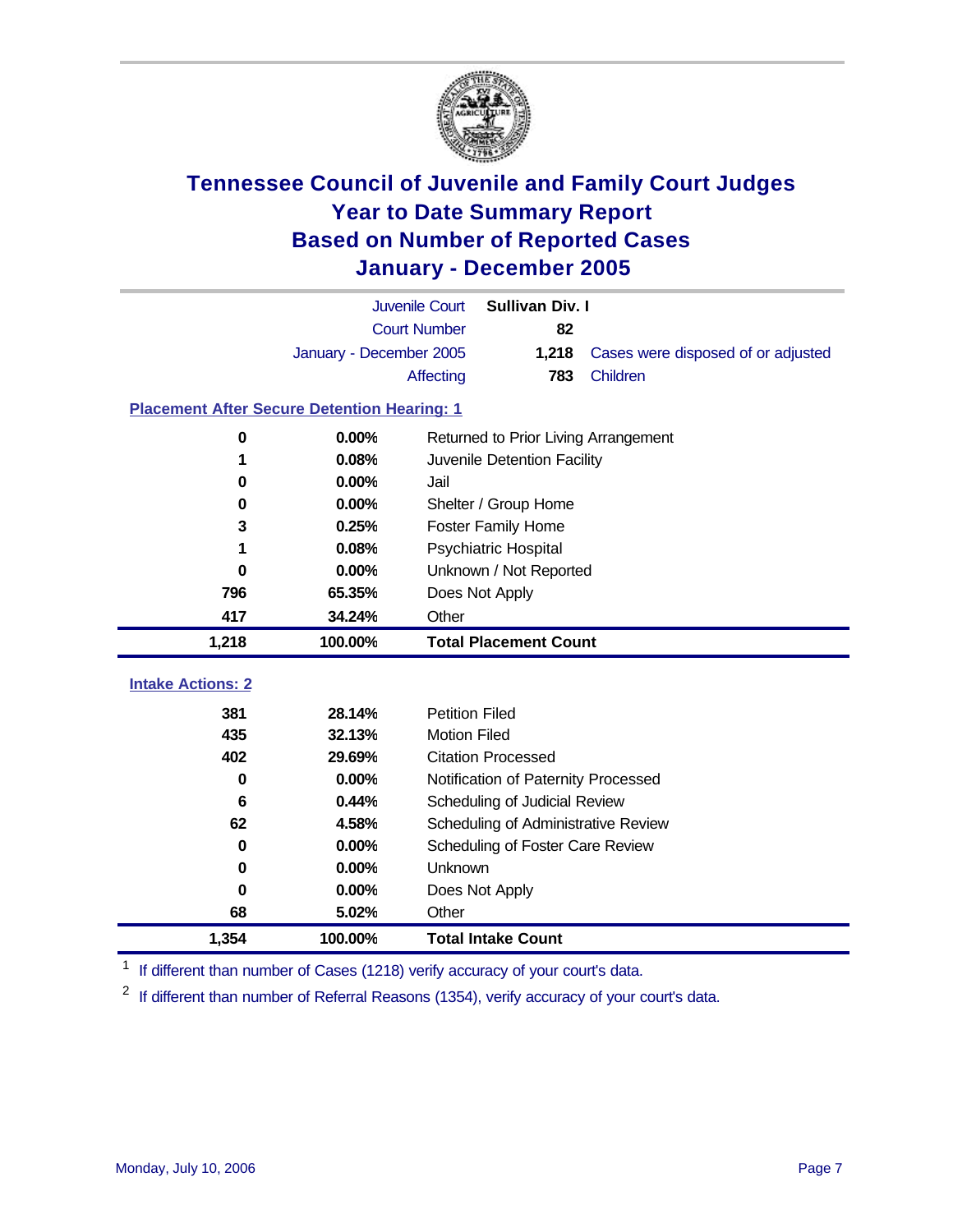

|                                         |                         | <b>Juvenile Court</b> | <b>Sullivan Div. I</b>   |                                    |
|-----------------------------------------|-------------------------|-----------------------|--------------------------|------------------------------------|
|                                         | <b>Court Number</b>     |                       | 82                       |                                    |
|                                         | January - December 2005 |                       | 1,218                    | Cases were disposed of or adjusted |
|                                         |                         | <b>Affecting</b>      | 783                      | Children                           |
| <b>Last Grade Completed by Child: 1</b> |                         |                       |                          |                                    |
| 0                                       | 0.00%                   |                       | Too Young for School     |                                    |
| 1                                       | 0.13%                   | Preschool             |                          |                                    |
| 0                                       | 0.00%                   | Kindergarten          |                          |                                    |
| 1                                       | 0.13%                   | 1st Grade             |                          |                                    |
| $\mathbf 2$                             | 0.26%                   | 2nd Grade             |                          |                                    |
| 1                                       | 0.13%                   | 3rd Grade             |                          |                                    |
| $\overline{\mathbf{2}}$                 | 0.26%                   | 4th Grade             |                          |                                    |
| 3                                       | 0.38%                   | 5th Grade             |                          |                                    |
| 3                                       | 0.38%                   | 6th Grade             |                          |                                    |
| 4                                       | 0.51%                   | 7th Grade             |                          |                                    |
| 8                                       | 1.02%                   | 8th Grade             |                          |                                    |
| 30                                      | 3.83%                   | 9th Grade             |                          |                                    |
| 33                                      | 4.21%                   | 10th Grade            |                          |                                    |
| 24                                      | 3.07%                   | 11th Grade            |                          |                                    |
| $\overline{7}$                          | 0.89%                   | 12th Grade            |                          |                                    |
| $\pmb{0}$                               | $0.00\%$                |                       | Non-Graded Special Ed    |                                    |
| 0                                       | 0.00%                   | <b>GED</b>            |                          |                                    |
| $\mathbf 0$                             | 0.00%                   | Graduated             |                          |                                    |
| 1                                       | 0.13%                   |                       | Never Attended School    |                                    |
| 663                                     | 84.67%                  | Unknown               |                          |                                    |
| $\bf{0}$                                | 0.00%                   | Other                 |                          |                                    |
| 783                                     | 100.00%                 |                       | <b>Total Child Count</b> |                                    |
| <b>Enrolled in Special Education: 1</b> |                         |                       |                          |                                    |
| 11                                      | 1.40%                   | Yes                   |                          |                                    |
| 772                                     | 98.60%                  | <b>No</b>             |                          |                                    |
| $\bf{0}$                                | 0.00%                   | Unknown               |                          |                                    |
| 783                                     | 100.00%                 |                       | <b>Total Child Count</b> |                                    |

One child could be counted in multiple categories, verify accuracy of your court's data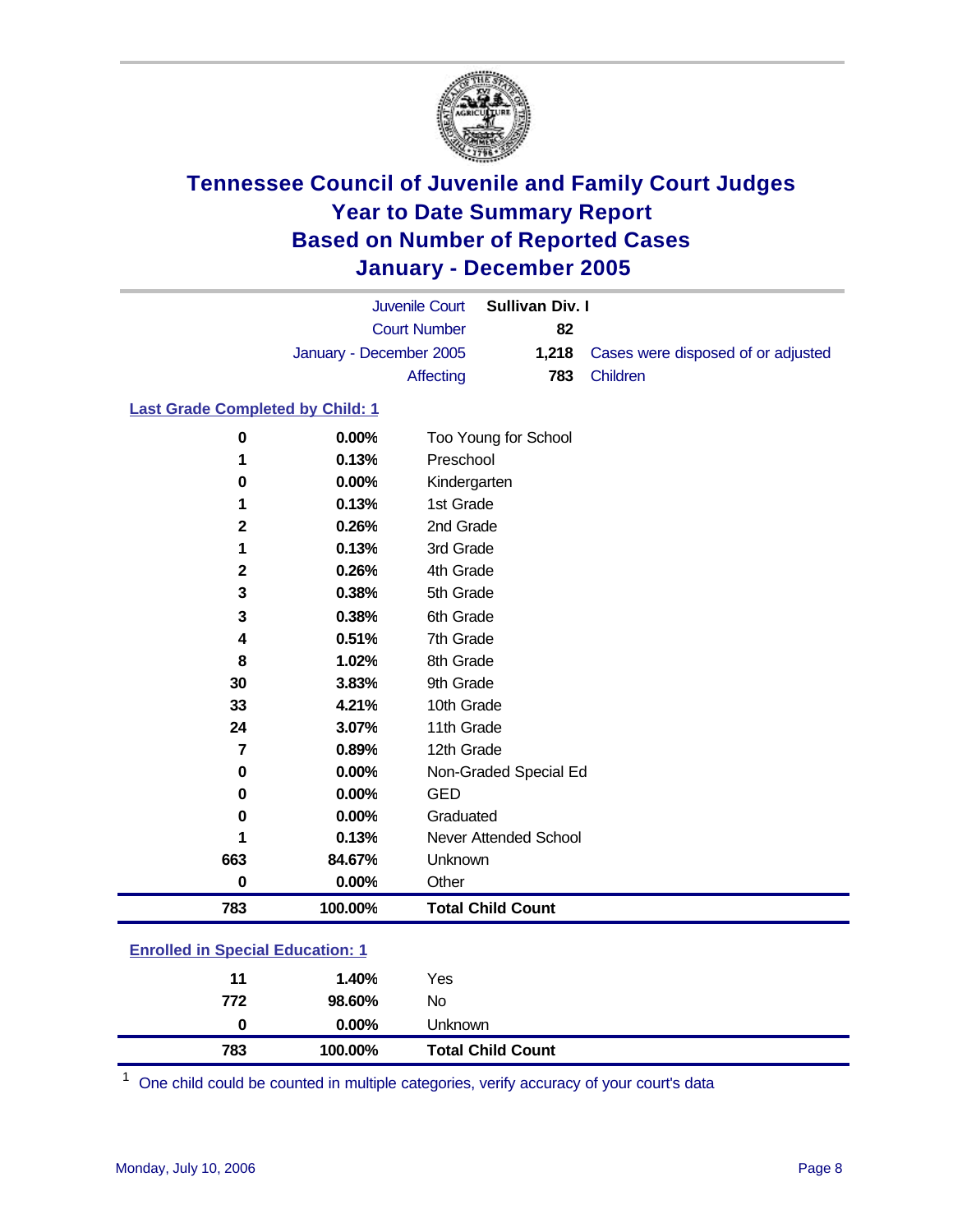

|                                     | <b>Juvenile Court</b>   |                                           | <b>Sullivan Div. I</b>                      |                                                |  |  |
|-------------------------------------|-------------------------|-------------------------------------------|---------------------------------------------|------------------------------------------------|--|--|
|                                     | <b>Court Number</b>     |                                           | 82                                          |                                                |  |  |
|                                     | January - December 2005 |                                           | 1,218                                       | Cases were disposed of or adjusted             |  |  |
|                                     |                         | Affecting                                 | 783                                         | Children                                       |  |  |
| <b>Action Executed By: 1</b>        |                         |                                           |                                             |                                                |  |  |
| 1,190                               | 87.89%                  | Judge                                     |                                             |                                                |  |  |
| $\bf{0}$                            | 0.00%                   | Referee                                   |                                             |                                                |  |  |
| 164                                 | 12.11%                  | <b>YSO</b>                                |                                             |                                                |  |  |
| $\bf{0}$                            | 0.00%                   | Other                                     |                                             |                                                |  |  |
| 0                                   | 0.00%                   |                                           | Unknown / Not Reported                      |                                                |  |  |
| 1,354                               | 100.00%                 |                                           | <b>Total Action Count</b>                   |                                                |  |  |
| <b>Formal / Informal Actions: 1</b> |                         |                                           |                                             |                                                |  |  |
| 403                                 | 29.76%                  | Dismissed                                 |                                             |                                                |  |  |
| $\bf{0}$                            | 0.00%                   |                                           | Retired / Nolle Prosequi                    |                                                |  |  |
| 80                                  | 5.91%                   | <b>Complaint Substantiated Delinquent</b> |                                             |                                                |  |  |
| 31                                  | 2.29%                   |                                           |                                             | <b>Complaint Substantiated Status Offender</b> |  |  |
| 50                                  | 3.69%                   |                                           |                                             | Complaint Substantiated Dependent / Neglected  |  |  |
| 1                                   | 0.07%                   |                                           | <b>Complaint Substantiated Abused</b>       |                                                |  |  |
| $\mathbf 0$                         | $0.00\%$                |                                           | <b>Complaint Substantiated Mentally III</b> |                                                |  |  |
| 108                                 | 7.98%                   |                                           | Informal Adjustment                         |                                                |  |  |
| 40                                  | 2.95%                   |                                           | <b>Pretrial Diversion</b>                   |                                                |  |  |
| $\mathbf{2}$                        | 0.15%                   |                                           | <b>Transfer to Adult Court Hearing</b>      |                                                |  |  |
| $\bf{0}$                            | 0.00%                   |                                           |                                             | Charges Cleared by Transfer to Adult Court     |  |  |
| 75                                  | 5.54%                   |                                           | <b>Special Proceeding</b>                   |                                                |  |  |
| 82                                  | 6.06%                   |                                           | <b>Review Concluded</b>                     |                                                |  |  |
| 351                                 | 25.92%                  |                                           | Case Held Open                              |                                                |  |  |
| $\bf{0}$                            | 0.00%                   |                                           | Unknown / Not Reported                      |                                                |  |  |
| 131                                 | 9.68%                   | Other                                     |                                             |                                                |  |  |
| 1,354                               | 100.00%                 |                                           | <b>Total Action Count</b>                   |                                                |  |  |

<sup>1</sup> If different than number of Referral Reasons (1354), verify accuracy of your court's data.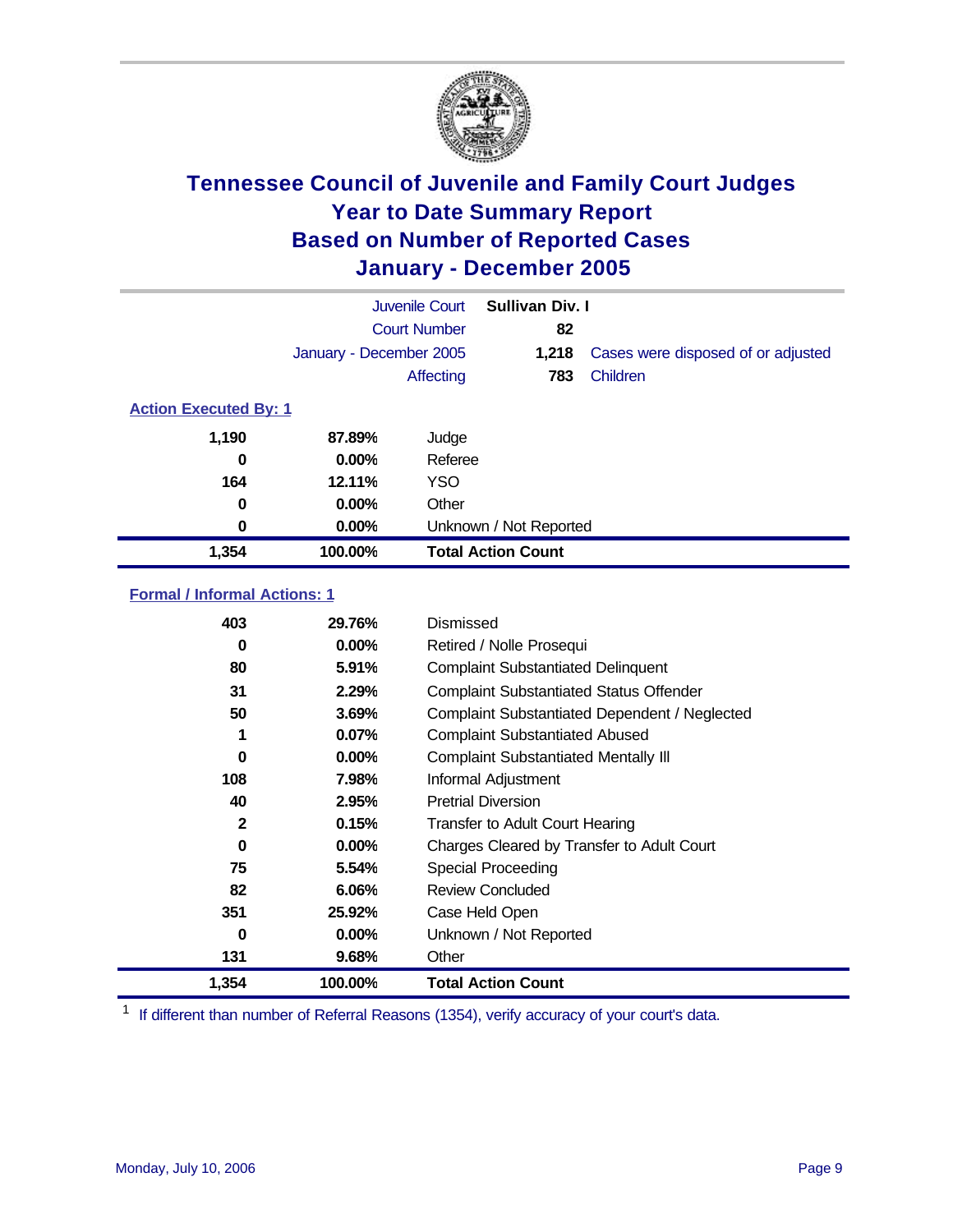

|                       |                                                       | <b>Juvenile Court</b>                                | <b>Sullivan Div. I</b> |                                    |
|-----------------------|-------------------------------------------------------|------------------------------------------------------|------------------------|------------------------------------|
|                       |                                                       | <b>Court Number</b>                                  | 82                     |                                    |
|                       | January - December 2005                               |                                                      | 1,218                  | Cases were disposed of or adjusted |
|                       |                                                       | Affecting                                            | 783                    | <b>Children</b>                    |
| <b>Case Outcomes:</b> | There can be multiple outcomes for one child or case. |                                                      |                        |                                    |
| 108                   | 6.94%                                                 | Case Dismissed                                       |                        |                                    |
| 1                     | 0.06%                                                 | Case Retired or Nolle Prosequi                       |                        |                                    |
| 56                    | 3.60%                                                 | Warned / Counseled                                   |                        |                                    |
| 40                    | 2.57%                                                 | Held Open For Review                                 |                        |                                    |
| 33                    | 2.12%                                                 | Supervision / Probation to Juvenile Court            |                        |                                    |
| 0                     | $0.00\%$                                              | <b>Probation to Parents</b>                          |                        |                                    |
| 145                   | 9.32%                                                 | Referral to Another Entity for Supervision / Service |                        |                                    |
| 20                    | 1.29%                                                 | Referred for Mental Health Counseling                |                        |                                    |
| 13                    | 0.84%                                                 | Referred for Alcohol and Drug Counseling             |                        |                                    |
| 0                     | $0.00\%$                                              | Referred to Alternative School                       |                        |                                    |
| 0                     | $0.00\%$                                              | Referred to Private Child Agency                     |                        |                                    |
| 182                   | 11.70%                                                | Referred to Defensive Driving School                 |                        |                                    |
| 1                     | 0.06%                                                 | Referred to Alcohol Safety School                    |                        |                                    |
| 1                     | 0.06%                                                 | Referred to Juvenile Court Education-Based Program   |                        |                                    |
| 42                    | 2.70%                                                 | Driver's License Held Informally                     |                        |                                    |
| 0                     | $0.00\%$                                              | <b>Voluntary Placement with DMHMR</b>                |                        |                                    |
| 0                     | $0.00\%$                                              | <b>Private Mental Health Placement</b>               |                        |                                    |
| 0                     | $0.00\%$                                              | Private MR Placement                                 |                        |                                    |
| 7                     | 0.45%                                                 | Placement with City/County Agency/Facility           |                        |                                    |
| 3                     | 0.19%                                                 | Placement with Relative / Other Individual           |                        |                                    |
| 26                    | 1.67%                                                 | Fine                                                 |                        |                                    |
| 37                    | 2.38%                                                 | <b>Public Service</b>                                |                        |                                    |
| 22                    | 1.41%                                                 | Restitution                                          |                        |                                    |
| 0                     | $0.00\%$                                              | <b>Runaway Returned</b>                              |                        |                                    |
| 0                     | 0.00%                                                 | No Contact Order                                     |                        |                                    |
| 0                     | 0.00%                                                 | Injunction Other than No Contact Order               |                        |                                    |
| 0                     | 0.00%                                                 | <b>House Arrest</b>                                  |                        |                                    |
| 0                     | 0.00%                                                 | <b>Court Defined Curfew</b>                          |                        |                                    |
| 4                     | 0.26%                                                 | Dismissed from Informal Adjustment                   |                        |                                    |
| 4                     | 0.26%                                                 | <b>Dismissed from Pretrial Diversion</b>             |                        |                                    |
| 8                     | 0.51%                                                 | Released from Probation                              |                        |                                    |
| 1                     | 0.06%                                                 | <b>Transferred to Adult Court</b>                    |                        |                                    |